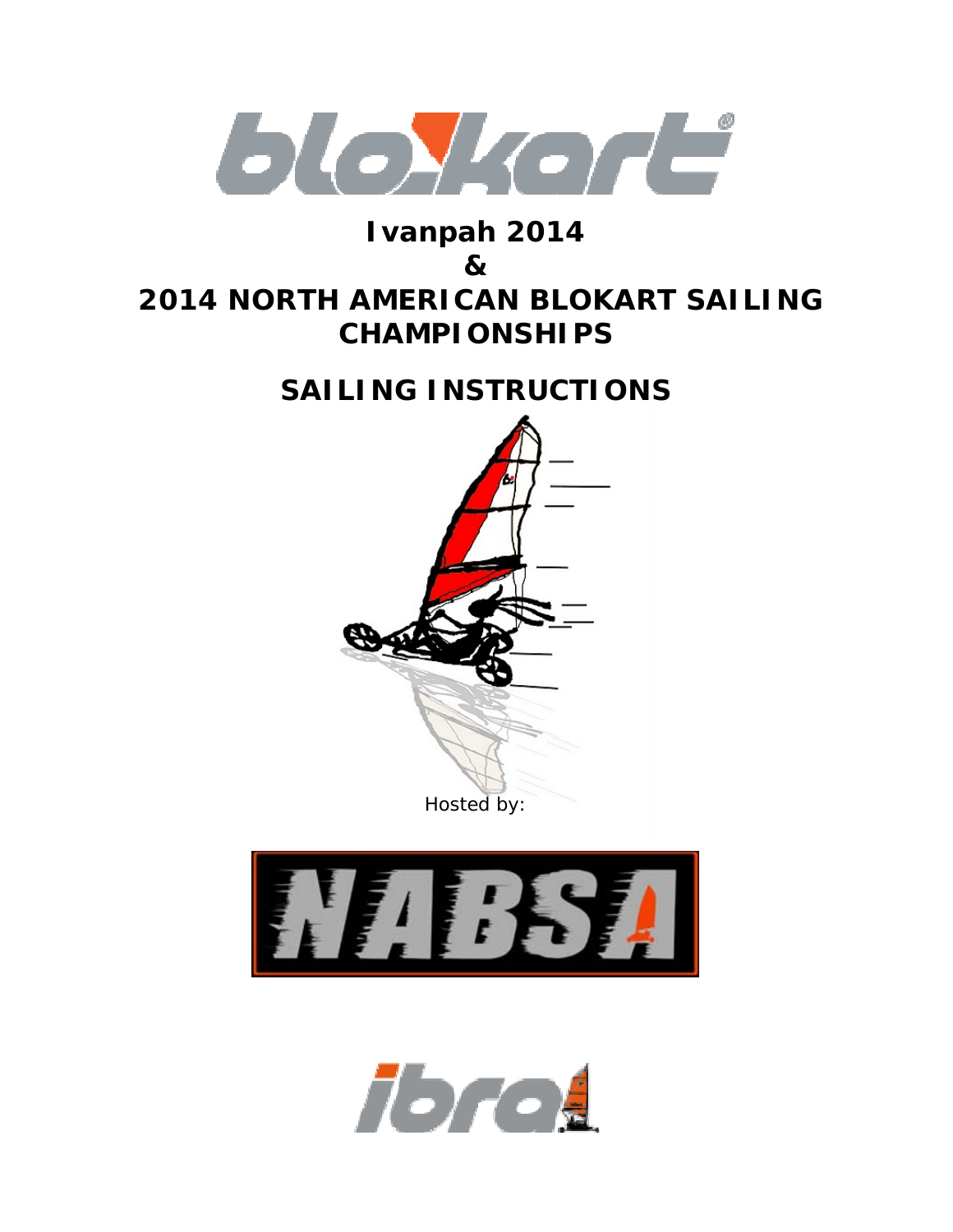# **1. SAILING INSTRUCTIONS**

These sailing instructions are to be read in conjunction with the Notice of Race. In the event of a conflict between this document and the Notice of race, THIS DOCUMENT SHALL PREVAIL

# **2. EVENT SCHEDULE**

#### **Thursday March 27, 2014: Sign In & Open Sailing**

| Sign In                                                                             | 9:00am to 11:00am                       | Campsite,<br>Ivanpah Dry Lake |  |  |
|-------------------------------------------------------------------------------------|-----------------------------------------|-------------------------------|--|--|
| Open Sailing                                                                        | All Day                                 | Ivanpah Dry Lake              |  |  |
| Friday March 28, 2014:                                                              | Sign In, Open Sailing & Welcome Cookout |                               |  |  |
| Sign In                                                                             | 9:00am to 11:00am                       | Campsite,<br>Ivanpah Dry Lake |  |  |
| Open Sailing                                                                        | All Day                                 | Ivanpah Dry Lake              |  |  |
| Welcome Cookout                                                                     | 5:00                                    | Campsite<br>Ivanpah Dry Lake  |  |  |
| Saturday March 29, 2014: Sign In, Scruitineering - Weight In & Open Sailing         |                                         |                               |  |  |
| Sign In                                                                             | 9:00am to 12:00pm                       | Campsite<br>Ivanpah Dry Lake  |  |  |
| Open Sailing                                                                        | All Day                                 | Ivanpah Dry Lake              |  |  |
| Scrutineering<br>Weight In                                                          | 2:00pm to 5:00pm                        | Campsite,<br>Ivanpah Dry Lake |  |  |
| Sunday March 30, 2014 - Tuesday April 1, 2014:<br><b>Open Sailing, NABSC Racing</b> |                                         |                               |  |  |
| <b>Competitors Briefing</b>                                                         | 9:00am                                  | Campsite<br>Ivanpah Dry Lake  |  |  |
| <b>NABSC Racing</b>                                                                 | $10:00am - 6:00pm$                      | Ivanpah Dry Lake              |  |  |
| Open Sailing                                                                        | All Day                                 | Ivanpah Dry Lake              |  |  |



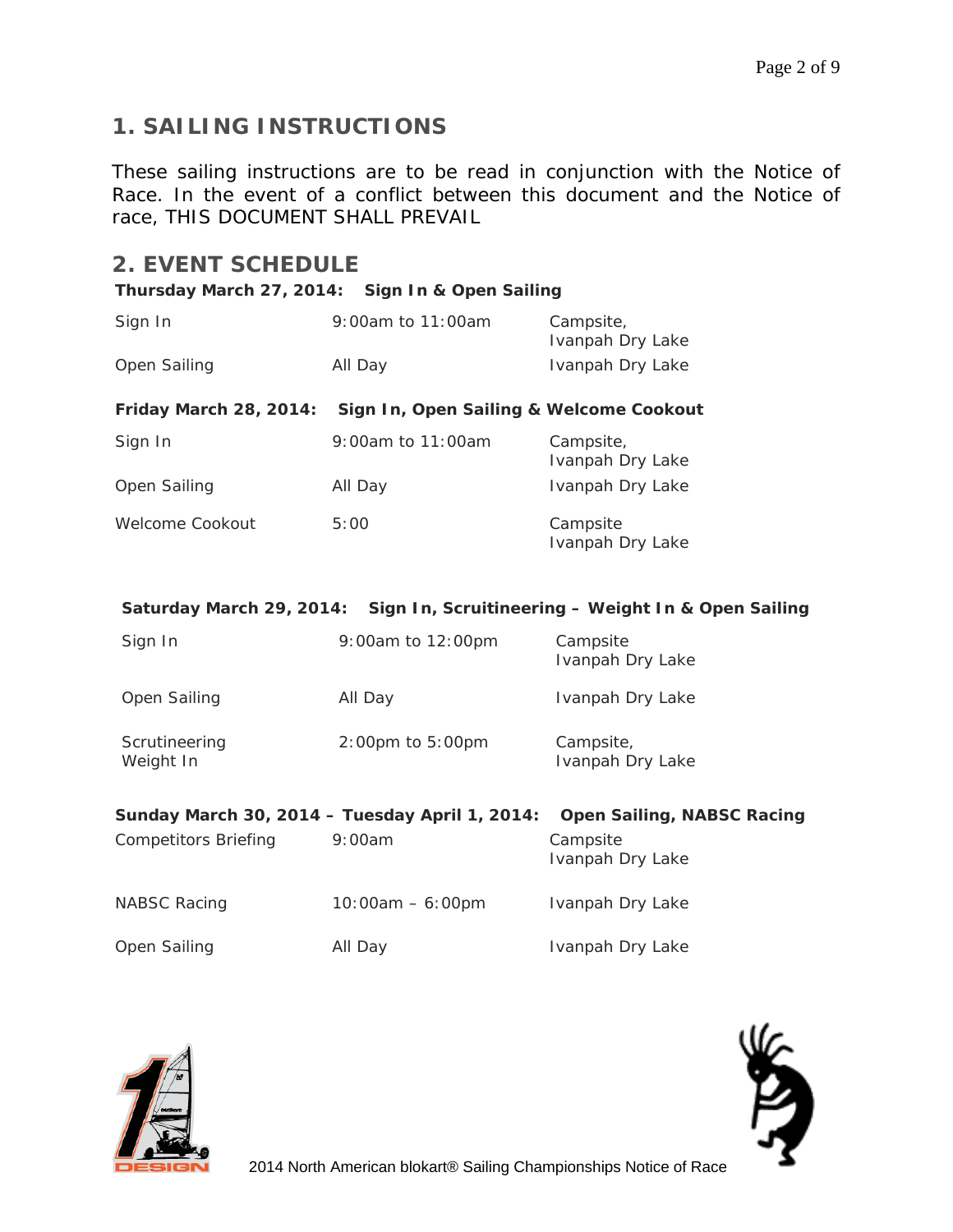| Competitors Briefing<br>(If Needed) | 9:00am             | Campsite,<br>Ivanpah Dry Lake |
|-------------------------------------|--------------------|-------------------------------|
| Racing<br>(If Needed)               | 10:00am to 2:00pm  | Ivanpah Dry Lake              |
| Open Sailing                        | All Day            | Ivanpah Dry Lake              |
| NABSA Meeting                       | 5:00 <sub>pm</sub> | Campsite                      |
| Awards Cookout                      | 6:00 <sub>pm</sub> | Campsite                      |

**Wednesday April 2, 2014: Open Sailing, Additional Race Day If Needed' NABSA Meeting & Awards Cookout** 

**Thursday April 3, 2012: Open Sailing & Campsite Clean Up All Day** 

### **3. RULES**  *Updated from NoR - This document will prevail as per NoR section 8.*

## *Racing Rules*

All racing will be conducted under the International blokart Racing Association (IBRA) rules, IBRA Handbook, with the following venue/event specific amendments.

### *PartB: One Design blokart Equipment Rules*

**B6.10 Added saying:** "The event sticker is to be affixed to all sails below the boom on the port (left) side. This sticker is proof of compliance with all entry and equipment compliance, and will be given to you by the scrutineers once your blokart has been checked.

**B6.7 applying to both classes & modified to say:** "Graphics of any sort, be they for advertising or general decorative display, may be placed on the blokart frame or POD. The event organisers may require PODs and/or Seats to carry the event logo and/or an event sponsors logo. Advertising or logos must not be of a type that could be considered offensive or immoral. If in doubt seek permission from the event organizers. Graphics need not be of BIL supply"



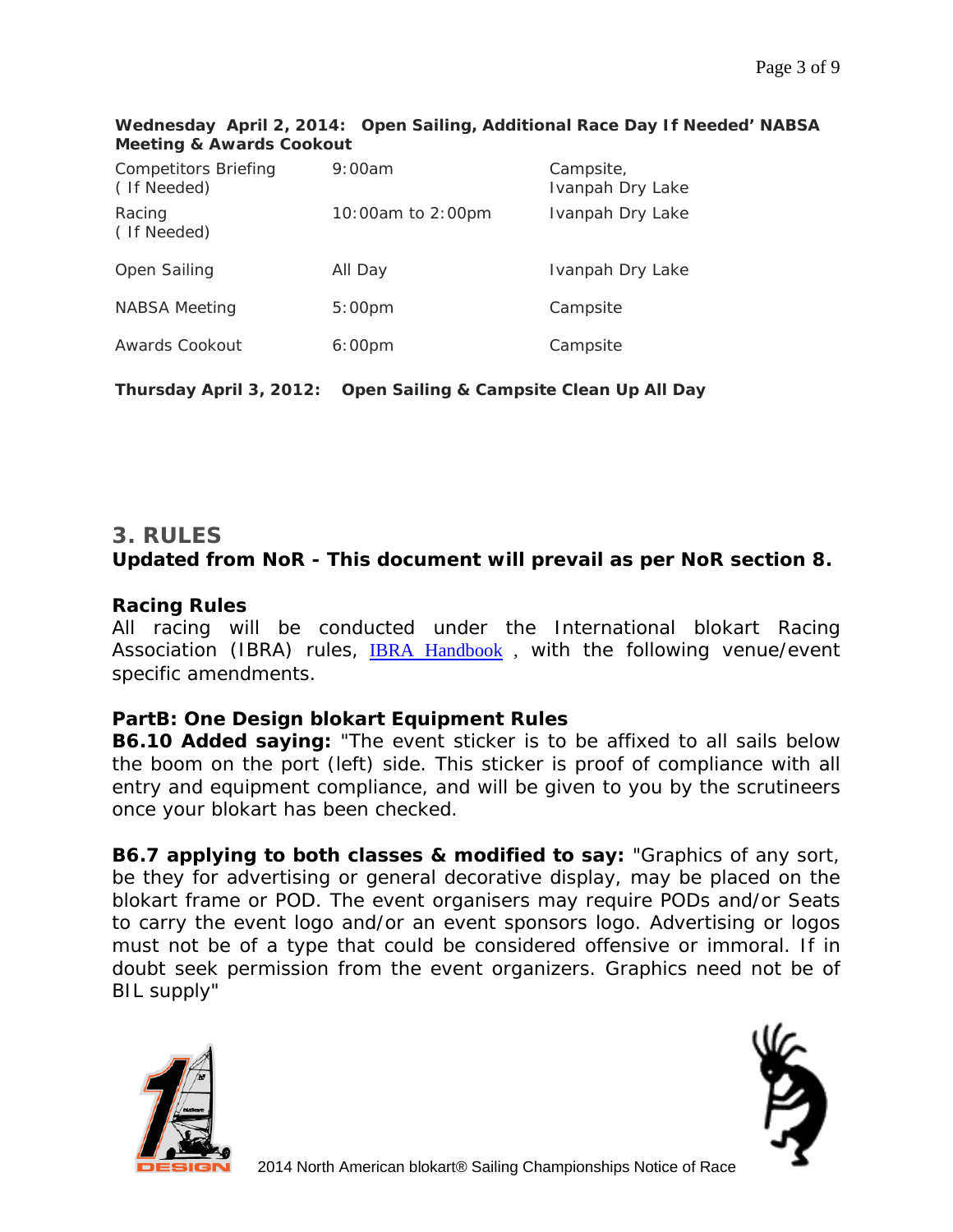#### **B8.7 Sail Numbers are required** Country & Number (Example **US 99**)

**B8.13 applying to both classes & modified to say:** "Graphics of any sort, be they for advertising or general decorative display, may be placed on the sail, provided that they do not cover the blokart logos. **The portion of the sail below the boom is to be reserved for the event logo and/or an event sponsors logo.** Advertising or logos must not be of a type that could be considers offensive or immoral. If in doubt seek permission from the event organisers. Graphics need not be of BIL supply "

#### *Part C: Competitors and Safety Rules*

**Add C.6 saying:** "All competitors not participating in a race or the next immediate race shall remain in the spectator area unless otherwise advised by a race official, except in case of an emergency. This rule shall not preclude training / practice on the course before the first race, or after the last race at the direction of the principle race officer (PRO)"

**Add C.7 saying:** "No competitor or spectator shall approach the timing areas unless directed by a race official; any competitor who breaks this rule may be disqualified from the next race. A race official will be available to handle competitor enquiries"

**Add C.8 saying:** "All blokarts when not racing or in the holding and start boxes shall be turned on their sides, in the designated area, with the front pointing in to the wind"

**Add C.9 saying:** "All competitors will ensure that a copy of the use permit, the official Ivanpah map and Ivanpah use stipulations, as issued with your registration pack & the sailing instructions are kept with their vehicle /equipment at all times (e.g. in your vehicle, blokart tool box or bag), this is a requirement of the Bureau of Land Management, part of the US. Department of the Interior"

#### *Part E Sailing Rules:*

**Add E.17 saying:** "A blokart sailing on a downwind leg (as defined at the daily briefing or any mini briefing given at the marshalling grid in the event



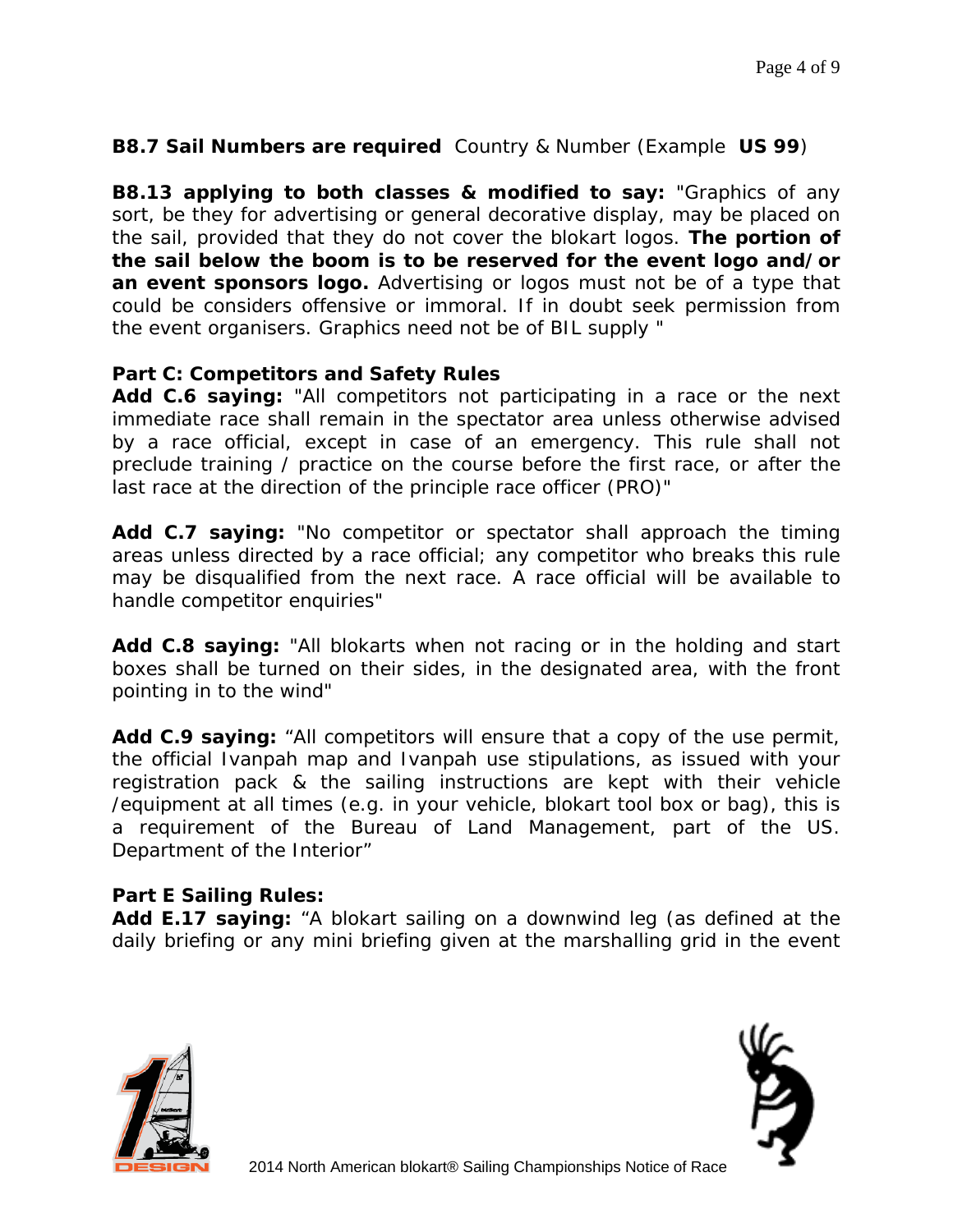of a course change) shall keep clear of a blokart sailing on an upwind leg. This rule overrides rule E.4"

**Add E19 saying:** "No part of a blokart or its sailor may touch a mark of the course, refer to G.3 for the applicable penalty."

**Add E18 saying:** "The Starting sequence will be one of the following two options as identified at the briefing:

| Option A - Two divisions (staggered start) |                                                                                                   |
|--------------------------------------------|---------------------------------------------------------------------------------------------------|
| Four (4) minutes                           | - warning signal 1st division                                                                     |
| Three (3) minutes                          | - attention signal 1st division<br>(sound and raised green flag)                                  |
| Two (2) minutes & Thirty (30) seconds      | - prep signal 1st division<br>(sound and horizontal green flag)                                   |
| Two (2) minutes                            | - Start signal for 1st division,<br>- warning signal 2nd division<br>(sound with verbal count in) |
| One (1) minute                             | - attention signal 2nd division<br>(sound and raised green flag)                                  |
| Thirty (30) seconds                        | - prep signal 2nd division<br>(sound and horizontal green flag)                                   |
| Zero $(0)$                                 | - start signal 2nd division<br>(sound and horizontal green flag removed)                          |

NOTE: with this option the race lengths will be different, the first division will race for 2 minutes longer than the second division. When the chequered flag goes up, both divisions will finish. The division starting first will alternate and start second in the following round.

#### OPTION B - Single division starts

| Two (2) minutes     | - Start signal for 1st division,<br>- warning signal 2nd division<br>(sound with verbal count in) |
|---------------------|---------------------------------------------------------------------------------------------------|
| One (1) minute      | - attention signal 2nd division<br>(sound and raised green flag)                                  |
| Thirty (30) seconds | - prep signal 2nd division                                                                        |



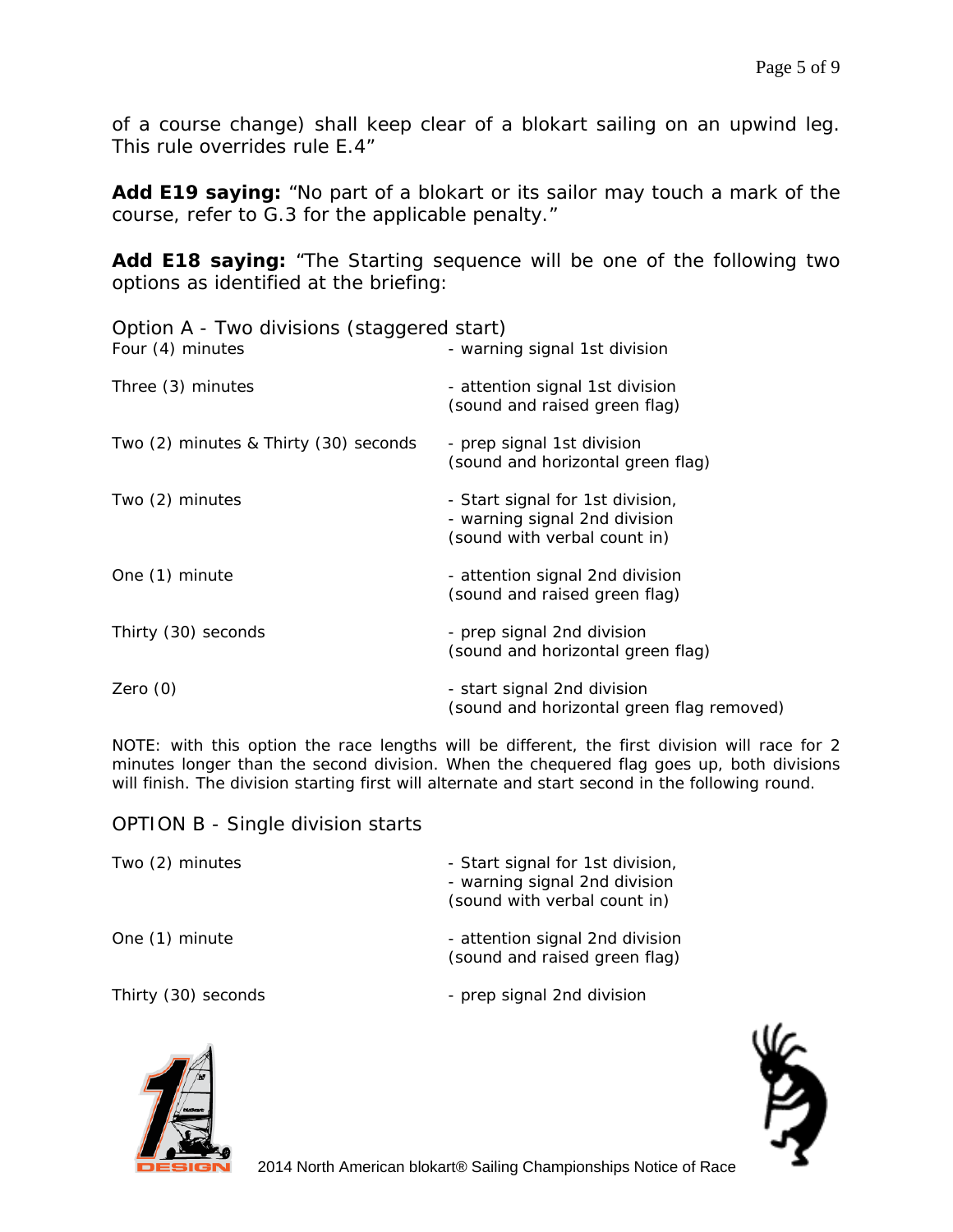(sound and horizontal green flag)

Zero (0)  $\qquad \qquad$  - start signal 2nd division (sound and horizontal green flag removed)

(all sounds signals are for courtesy only, in the case of a sound signal failure verbal instruction and flags will prevail)"

**Add E19 saying:** "In the event of a competitor being on the course side of the start line prior to the start signal, a red flag will be raised. The red flag will remain displayed until all competitors classed as on course side have returned. On course side competitors will be judged solely by the electronic timing systems. Competitors will not be identified verbally or otherwise and it is the competitor's sole responsibility to return to the course side in accordance with rule G1 should they feel that they were on course side at the starting signal"

|                        | Add E20 saying: "Flag signals to be used are:                                                                                                                                                                                                                            |
|------------------------|--------------------------------------------------------------------------------------------------------------------------------------------------------------------------------------------------------------------------------------------------------------------------|
| <b>Green Flag:</b>     | displayed to show time remaining to the start<br>- vertical = one $(1)$ minute remaining,<br>- horizontal = thirty (30) seconds remaining,<br>- removed at start.                                                                                                        |
| <b>Red Flag:</b>       | displayed when a competitor(s) are on course side<br>and removed once all on course side competitors<br>have started correctly.                                                                                                                                          |
| <b>Black Flag:</b>     | Race abandoned                                                                                                                                                                                                                                                           |
| <b>Orange Flag:</b>    | Race Shortened                                                                                                                                                                                                                                                           |
| <b>Chequered Flag:</b> | Displayed at the end of the race timed period, when<br>displayed competitors are to continue racing until<br>they have crossed the timing loop at which time they<br>are considered to have finished the race, regardless<br>of the number of laps they have completed." |



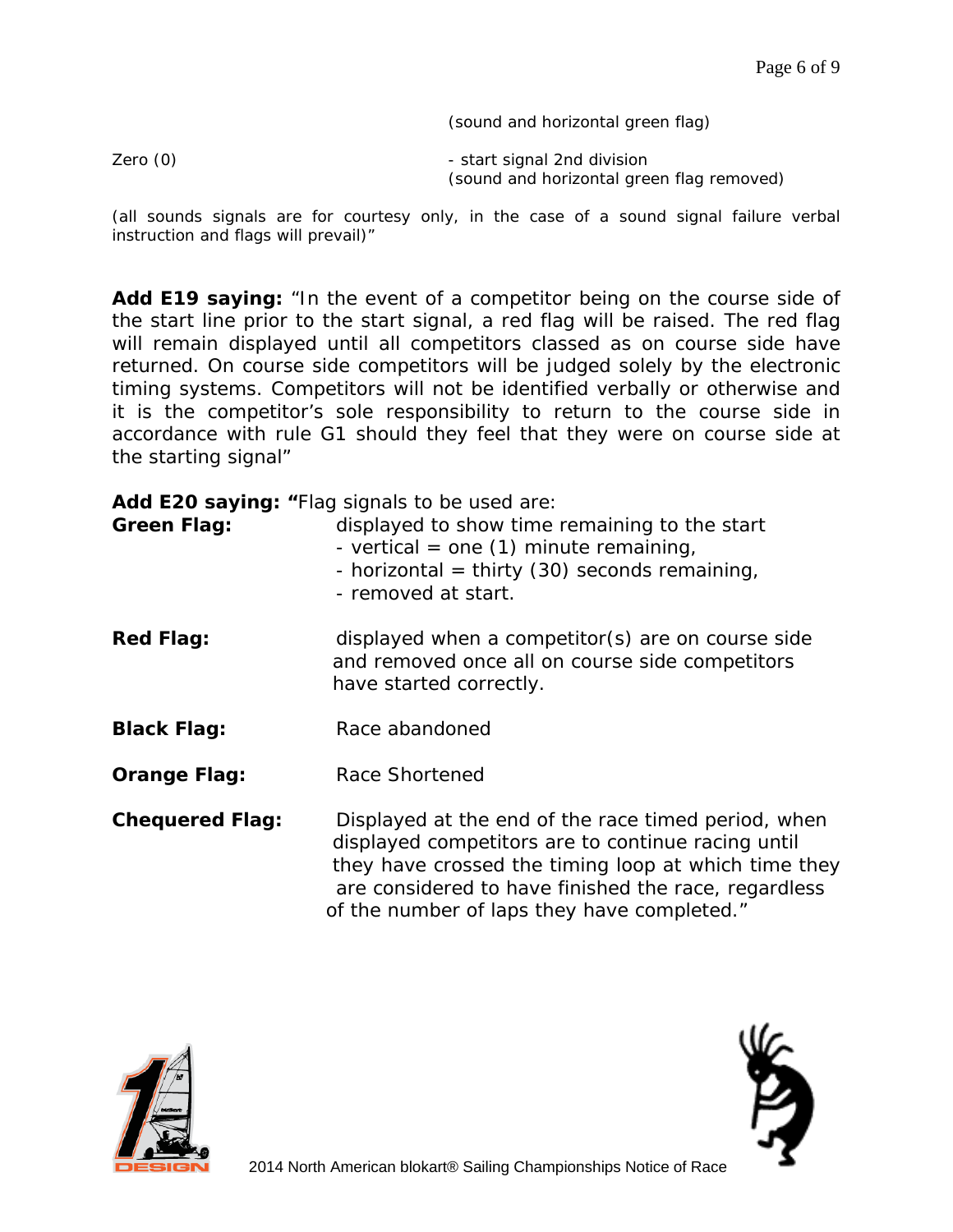**Add E20 saying: "**All Competitors must attend the daily briefing, Failure to do so will result in a disqualification (DSQ) for all races held that day."

#### *Part G Penalties*

**G1. Modified to say:** "A competitor who crosses the start line early must re-cross the start line in the correct direction. A competitor will not be considered to have started the race until the start line is crossed in the correct direction after the starting signal. The competitor returning to the pre-start side of the start line must do so by rounding the marker end of the start line opposite the timing system, or the whole timing system and RV/Tent (not between the inner distance marker and the timing RV/tent) and while doing so shall keep clear of all other competitors."

#### **3. SERIES FORMAT, COURSES & SCORING**  *Updated from NoR - This document will prevail as per NoR section 8.*

#### *Series Format*

The series will consist of a minimum of six (6) races. No maximum number of races will be set, however no race shall start before 10am or after 6pm except on the final race day, if necessary Wednesday April 1, 2012 when no races shall be started after 2pm, in addition, on the final race day a target number of races for each division will be announced at briefing.

Racing will take place in a timed format over a period of between five (5) to twenty five (25) minutes, after which time competitor are to continue sailing the course until such time as they have crossed the finish line. The timing systems results will be sorted on number of laps (high to low) followed by time taken (low to high) to give a position on line (POL) The competitor who has completed the most laps in the least time will be declared the winner of that race.

Races may not be run in full complete rounds of class and division, and the order of races is at the discretion of the PRO only.

#### *Courses*

Up to two courses may be used, ranging in length to give a target of between three (3) and five (5) laps for the leaders during the time period. Courses, where possible will include a windward leg of significant length to



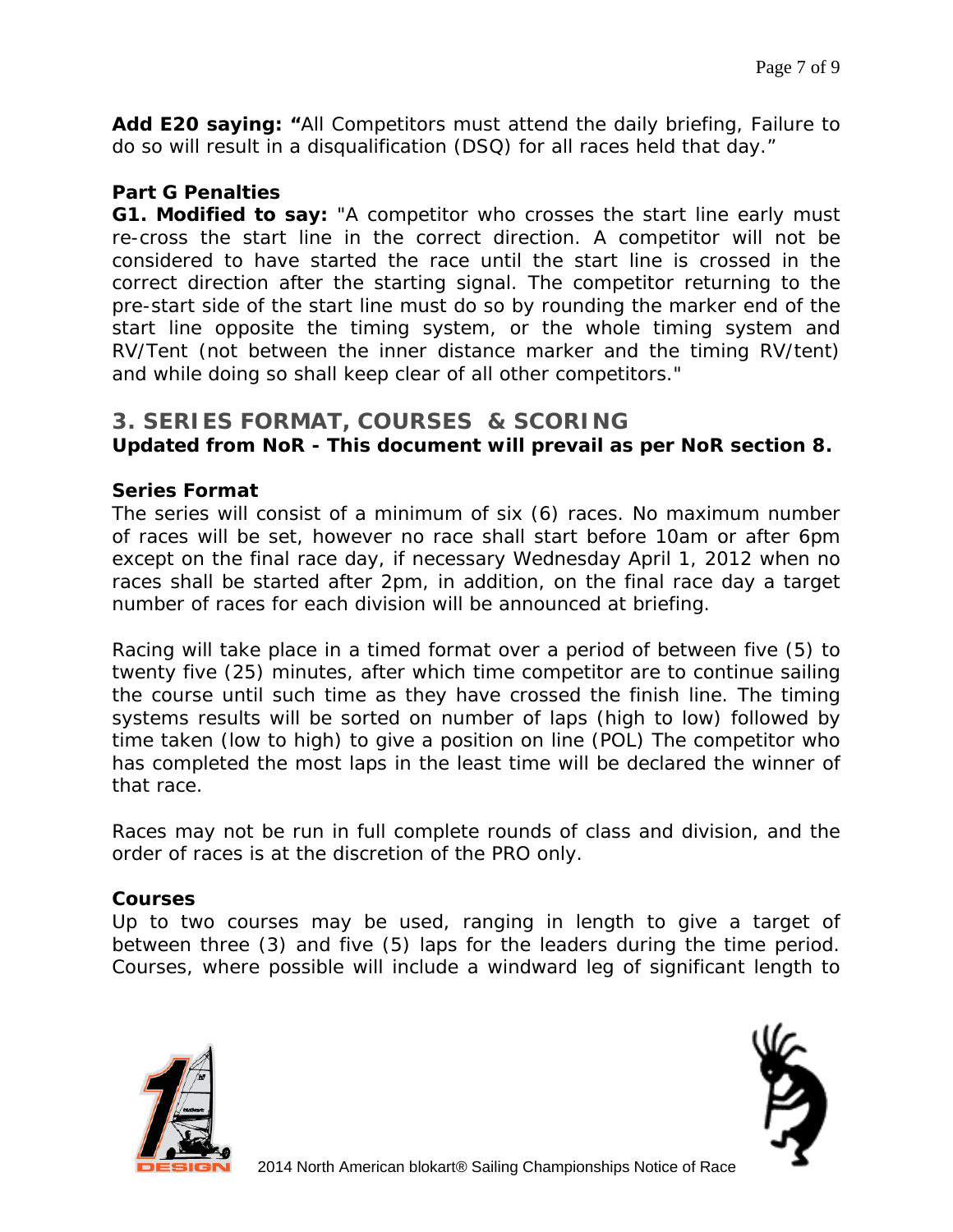provide tactical racing. The course orientation, length and shape is at the sole discretion of the PRO.

### *Scoring*

The ISAF low point score system will be used for scoring the series based on the scratch position as follows, 1st place = 1pt, 2nd place = 2pts, 3rd place = 3 pts and so on.

Ties will be broken by count back of the number of 1st places, with the sailor with the highest number of 1st places being awarded the higher place, if the tie remains, a count back of the number of 2nd places will take place, if the tie is still not broken a count back of the number of 3rd places, 4th places and so on will take place until the tie is resolved. Dropped (omitted) races are NOT included in the count back. If after exhausting all count backs the tie remains un-resolved the result will be broken by the competitor with the best place in the last race.

After race eight (8), a competitor's worst single race result may be dropped (omitted) from the final series tally. A second worst race result may be dropped (omitted) from the final series tally after race fifteen (15) and a third dropped after race twenty two (22). Dropped (omitted) race results may come from any race and are not limited to the block races in which the drop was granted.

ie: after twenty two (22) races, three (3) drops are allocated, these may come from any of the twenty two (22) races.

A competitor may drop any race result including a Disqualification (DSQ), On Course Side (OCS), Did Not Start (DNS), Did Not Finish (DNF) except for a Disqualification due to a breach of IBRA rules as follows:

Any Part B Rule (as required by IBRA rule D3) Any Part C Rule Rule E1 Rule E9

All breaches of the above rules shall be referred to the scrutinising committee or protest committee for ruling.